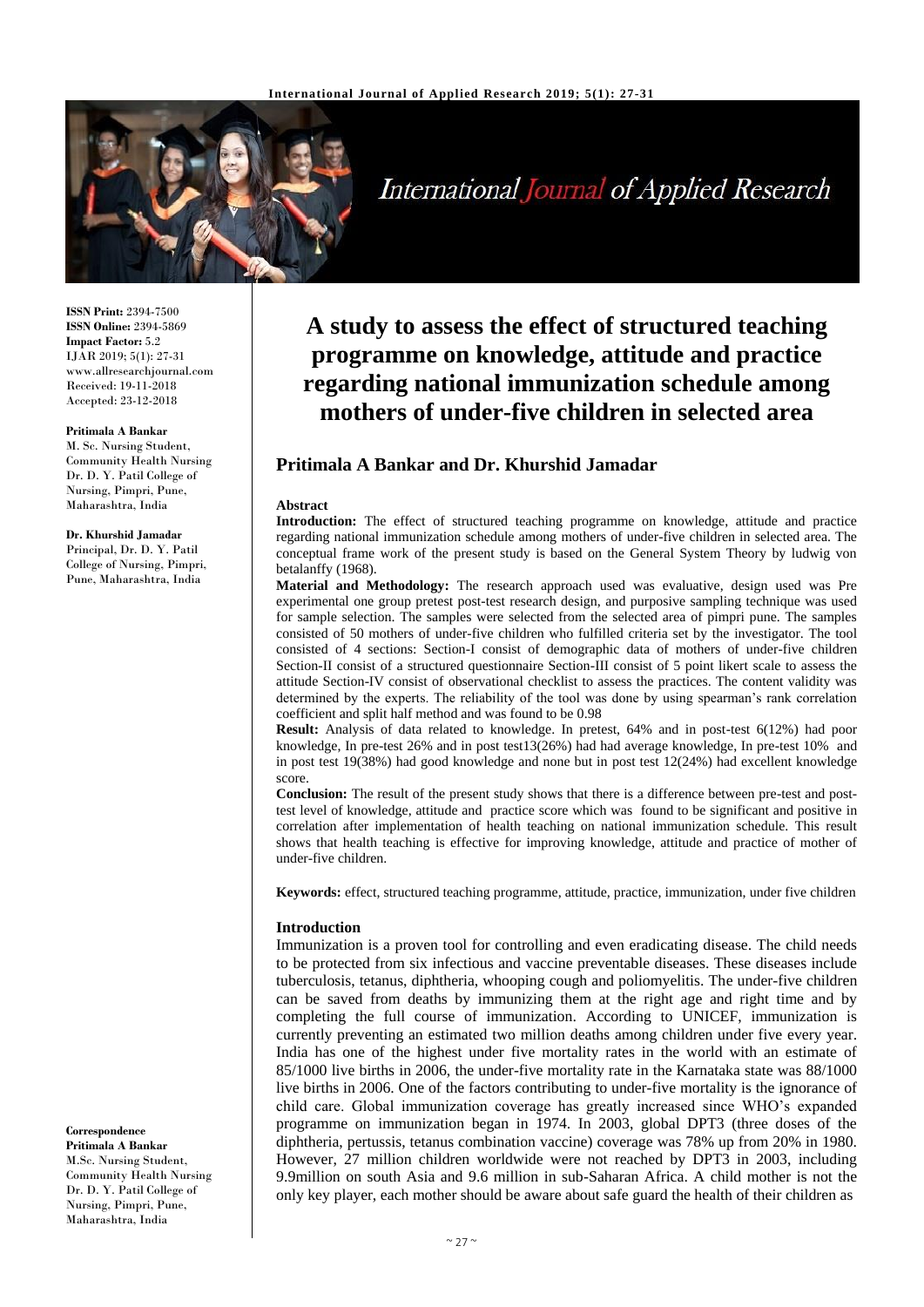wealth of their family, society and the community. Physical health of a child is important because it is associated with mental and social development of children. Mother's knowledge regarding the stages of growth and development, child care, and about immunization schedules etc. is important for saving the life of their children.

#### **Methodology**

# **Research approach**

Evaluative Research approach

#### **Research Design**

Pre- experimental one-group pre-test post-test

#### **Variables under study**

#### **Dependent variable**

Knowledge, attitude and practice regarding national immunization schedule of under-five mothers.

#### **Independent variable**

In this study independent variable is Health Teaching.

#### **Research Setting**

The setting for this study was Phulenagar slum area Pimpri, Pune.

#### **Population**

The population of the present study comprises mothers of under-five children in selected slum area i.e Phulenagar of Pimpri, Pune.

#### **Sample Selection criteria (Inclusion and Exclusion) Inclusion criteria**

Mothers who were having under-five children. Mothers of under-five who were willing to participate in the study and Mother who understood Marathi and Hindi language.

# **Exclusion criteria**

Mothers those who were not available at the time of data collection.

#### **Sample**

The sample of the present study is the mothers of under-five children from Phulenagar, Pimpri, Pune.

# **Sample Size:** 50

**Sampling technique** 

Non-Probability Convenience Purposive Technique

#### **Development of tool**

Opinions and suggestions were taken from the experts, which helped in determining the important areas to be included.

# **Description of the tool**

It includes four sections:

**Section-I:** Consist of demographic data of mothers of under-five children which include Age, Education of mother, Education of father, Mothers occupation, Income of family, total member in family, Do you have previous information about immunization schedule, If yes what is the source of information.

Section-II: Consist of a structured questionnaire to assess the effect of health teaching on national immunization schedule.

**Section-III:** Consist of 5 point likert scale to assess the attitude of mothers.

**Section-IV:** Consist of observational checklist to assess the practices followed by mother of under-five children regarding immunization.

#### **Validity**

The data collection tool was sent to experts along with a scoring sheet for content validity. Tool was sent to 20 experts out of whom, 15 were received back with their valuable suggestions and guidance for the perfection. The validity of the tool was established by experts from the different departments i.e. Community Medicine, Community Health Nursing, Paediatric Nursing, Medical surgical Nursing. The valuable suggestions from the experts were used to receive a positive direction for the study. Certain items were modified as per their suggestions. After validation, the tool was translated from English to Marathi.

#### **Ethical consideration**

- Researcher had obtained approval from appropriate review boards to conduct the study.
- Researcher had taken formal permission from the Cooperator of the area to conduct study.
- Only the samples who had signed the consent form are included in the study.
- Confidentiality of the data is maintained strictly.

# **Reliability**

Reliability was checked by using Split Half Method and Spearman's Rank Correlation Coefficient Formula I.e.

$$
R = \frac{1-6 \sum di2}{n (n2-1)}
$$

Reliability for knowledge, attitude and practice was assessed using test-retest method. Reliability for tool was o.98.Hence the tool is found to be reliable for the study.

# **Pilot study**

After doing pilot study investigator found that it is feasible to carry out actual study

#### **Plan for data collection**

- A formal permission was obtained from authorized person of the select area of PCMC, Pune.
- Actual data collection was done on 50 mothers of under-five children meeting the criteria for the study.
- The investigator approached the selected samples, informed them regarding the objectives of the study and obtained their consent after assuring the confidentiality of the data.
- The investigator had done pre-test, then provide health teaching on National Immunization Schedule and then on the  $7<sup>th</sup>$  day post-test has been done to assess the effect of health teaching regarding knowledge, attitude and practice regarding national immunization schedule among mothers of under-five children in selected area.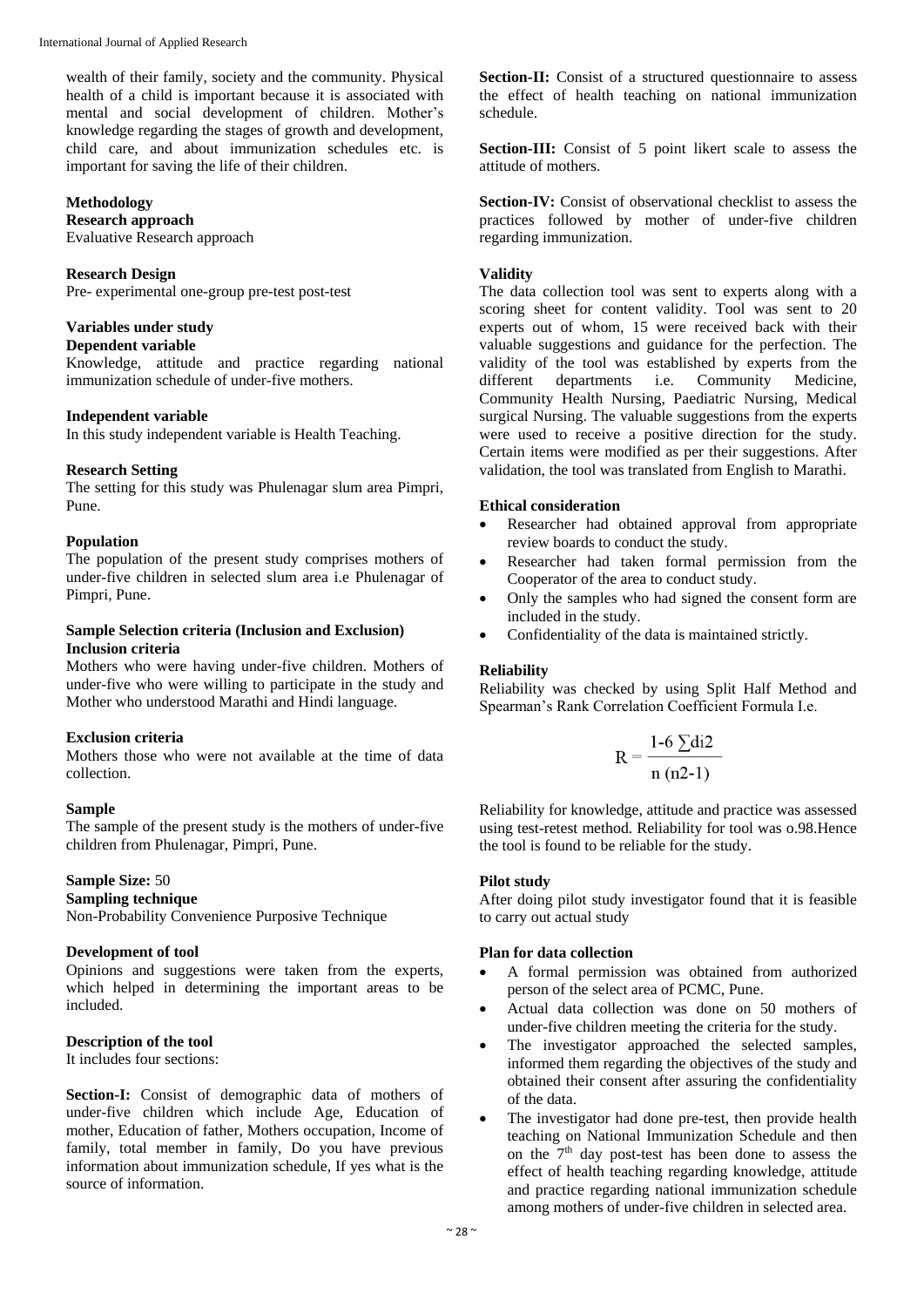• The duration of the data collection for each sample was 25 to 30 minutes.

# **Data analysis and interpretation**

The data analysis was planned to include descriptive and inferential statistics. The following plan for analysis was made with the opinion of experts. The analysis would be done based on the objectives to be tested.

- Items related to the background variables would be analyzed in terms of frequency and percentages.
- Scores would be graded in 3 categories i.e. Poor, Average and Good
- Frequency distribution would be plotted to represent the final score.
- Mean, standard deviation of the test would be computed.
- The findings would be documented in tables, graphs and diagrams.

# **3. Result**

The major findings of the study were based on the objective of the study.

#### **Section I- Finding related to demographic data**

Majority around 17(34%) mothers of under-five children were from age group of 25-30 years. Around 20(40%) of mothers of under-five children had secondary education. Around 19(38%) fathers of under-five children had primary education. Maximum that is 70% of mothers of under-five children were house wife. Around 18(36%) of family had income up to 10,000. About 18(36%) of family had total 4 members in their family. Maximum that is 41(82%) of mothers were having Knowledge about Vaccination.

Around 24(48%) of mothers had knowledge about national immunization schedule from Health center.

#### **Section II- Analysis of data related to knowledge regarding national immunization schedule among the mother of Under-five children before and after health teaching.**

In pretest, 32(64%) of mothers of under-five children were having poor knowledge score, 13(26%) of mothers were having average knowledge score, 5(10%) of them were having good knowledge score and none of them were having an excellent knowledge score.

In post-test, 6(12%) of mothers of under-five children were having poor knowledge score, 13(26%) of mothers were having average knowledge score, 19(38%) of them were having good knowledge score and 12(24%) of them were having an excellent knowledge score.

# **Section III- Analysis of pre-test and post-test knowledge, attitude and practice scores among the mothers of under-five children.**

In pre-test 12(24%) of mothers of under-five children were strongly agree, 29(58%) of mothers were agree, 9(18%) of them were having uncertain opinion, and none of them were having disagree and strongly disagree opinion.

In post-test 0(0%) of mothers of under-five children were strongly agree, 18(36%) of mothers were agree, 32(64%) of them were having uncertain opinion, and none of them were having disagree and strongly disagree opinion.

# **Section IV- Analysis of association of knowledge and correlation of attitude and practices with selected demographic variables.**

In post-test of knowledge the x2-value of age is 0.087 and x2 of education is 0.99 the alpha  $(\alpha)$  value is greater than or equal to 0.05 so, the demographic variables was found significant were as on observation researcher predicts that there will be no significant with other demographic variables.

In post-test of attitude, the r value of education is 0.19 and no. of family is 0.021. As the standard limits of r is  $(-1, +1)$ . Thus the selected demographic variable shows positive correlation were as on observation researcher predicts that there will be negative correlation with other demographic variables.

In post-test of practice the r value of education is 0.21 were as r value of occupation of mother is 0.26 and income of family is 0.68. As the standard limits of  $r$  is(-1,+1) Thus, the selected demographic variable shows positive correlation were as on observation researcher predicts that there will be negative correlation with other demographic variables.

Hence, after the findings gained in pre-test and post-test researcher accept H1 hypothesis.

#### **Discussion**

The findings of the study have been discussed with reference to the objectives and hypothesis stated in chapter - I and with the findings of the other studies.

This study involved one group pre-test and post-test using pre experimental design, Non-Probability Purposive Sampling Technique to draw samples. The size of the sample was 50 mothers of under-five children was done according to inclusion and exclusion criteria.

Pre-test was conducted by providing Structured Questionnaire used to assess the existing knowledge, Likert Scale was provided to know attitude and Observation Check to assess the practice followed by mothers and Planned Teaching was given on the same day there after post-test was taken on 7th day to assess the effectiveness of planned teaching on knowledge, attitude and practices regarding national immunization schedule.

A similar study was conducted in a City of North India to determine the knowledge, attitude and practices about immunization among respondents of children aged 12-23 months. A total of 510 respondents were interviewed in the urban slums of Lucknow district of India, using 30 cluster sampling technique from January 2005 to April 2005. A pretested Structured Questionnaire was used to elicit the information about the knowledge, attitude and practices of the respondents regarding immunization. Result of knowledge regarding the disease prevented, number of doses and correct age of administration of BCG was highest among all the categories of respondents. The paramedical worker was the main source of information to the respondents of completely (52.0%) and partially immunized (48.5%) children while community leaders for unimmunized children. Those availing private facilities were more completely immunized, as compared to the government facilities. 55.8% of those who took 20 minutes to reach the immunization site were completely immunized as compared to 64.1% of those who took more than 20minutes.Research was concluded with considering the incomplete knowledge, and inappropriate practices of the people, the policy makers and medical professionals require Herculean efforts to raise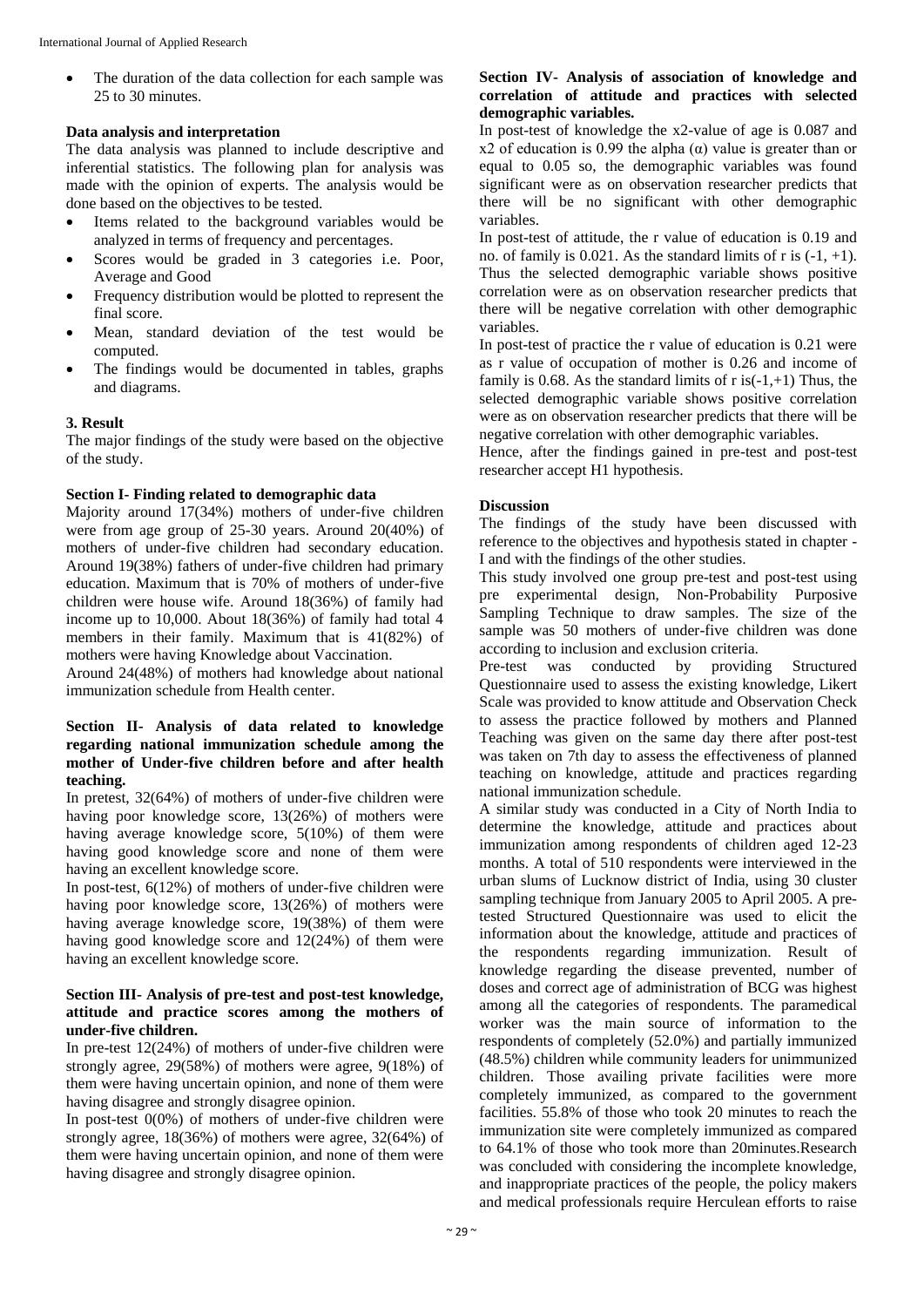the knowledge through awareness and health teaching to break the old beliefs of the people.

In the present study, in post-test the knowledge score showed a marked increase and attitude and practices scores shows positive correlation, which indicates that the health teaching was effective in increasing the knowledge, attitude and practices regarding national immunization schedule on mothers of under-five children.

#### **Conclusion**

The overall experience of conducting this study was a satisfying one, as there was good co-operation from mothers who having children under-five years at the selected areas. The study was a new learning experience for the Investigator. The result of the present study shows that there is a difference between pre-test and post-test level of knowledge, attitude and practice score which was found to be significant and positive in correlation after implementation of health teaching on national immunization schedule. This result shows that health teaching is effective for improving knowledge, attitude and practice of mother of under-five children.

#### **Limitations of the study**

- This study was limited only to 50 samples. Hence the findings cannot be generalized.
- This study was limited to those who were willing to participate.
- This study was limited to mothers residing in selected areas.
- Data collection period was limited.

## **Recommendations**

Keeping in view the findings of the study, the following recommendations are made:

- A similar study may be replicated on large samples; there by findings can be generalized for a large population.
- A comparative study may be conducted using urban and rural mothers of under-five children regarding knowledge, attitude and practices of national immunization schedule.
- An experimental study may be conducted to assess the knowledge, attitude and of mothers regarding national immunization schedule.
- A study may be conducted to evaluate the effectiveness of planned health teaching versus other methods of health teaching on the similar problem.
- A similar kind of study can be undertaken in different settings and different target population.

#### **Acknowledgement**

With profound joy and deep sense of gratitude, I thank God Almighty for his able providence, throughout the course of this project. It is because of the Almighty that the Investigator has been able to drive all strength to complete this study.

No words can express my heartfelt gratitude to my research Guide Dr. (Mrs) Khurshid Jamadar, Principal, Dr. D. Y. Patil College of Nursing, and Research Co-ordinator Ms. Sucheta Yangad, Associate Professor for the expert and supportive guidance. During my darkest, stressful moment, you were like the rising sun casting brightness and bringing life to the gloomiest areas. Their humor, wisdom and

expertise in projecting the positive aspects of any situation was the propelling force which has culminated in this dissertation the crowning glory of all my endeavors. I am thankful to her, for her inspiration constant guidance, sustained patience, valuable suggestion and support and moreover encouragement right from the inception until the completion of this study. I am deeply indebted to Mrs. Rupali Salvi, Class Co-ordinator for her expert guidance, sustained patience and valuable suggestions.

I am grateful to, Dr. (Mrs) Khurshid Jamadar, Principal, Dr. D. Y. Patil guidance and support for the study. College of Nursing, for her continuous I take this opportunity to express my sincere gratitude towards the entire faculty of Dr. D. Y. Patil College of Nursing, Pimpri, Pune-18 as well as the administrative staff for their support and assistance throughout the study period.

I would like to take this opportunity to thank all experts in the field of community health, preventive and social medicine as well as child health departments, medicine department for their valuable suggestions and validation of the data collection instrument and plan.

I would also like to convey my sincere thanks to statistician Mrs. Vidya Bathlavande who supported me to conduct this study as well as rendered her valuable time for my study.

My sincere thanks to Mrs. Archana Rathod, MA. Mphil (English) for editing the manuscript. And Ms. Ladhe MA (Marathi) for editing. I would like to thank all the participants who made this study possible. Lastly, my sincere thanks to all my colleagues, friends and well-wishers for their good wishes for this study. Above all owe my efforts and success to almighty God for his abiding grace, which made this possible. The proverb that one can never make alone could never be truer than in this situation. I had so many well-wishers that I find it impossible to name them all however, deep down in my heart, I will always remember each and every one for their contribution.

# **References**

- 1. Swingler G, Fransman D, Hussey G. "Conjugate vaccine for preventing infections"; Cocharane Database Sys Rev. Dec. 2007; 18(2):172-9.
- 2. WHO. Global Forum for Health Research. www.pubmed.com Laura Contreras, U.S. Fund for UNICEF media 212.880.9166, www.pubmed.com 2007.
- 3. Minz S, Bairaj V, Lalitha MK, Murali N, Joseph A, Steinhoff MC. "Incidence of Haemophilus influenzae type b meningitis in India". Indian Journal of Med. Res. July. 2008; 128(1):57-64.
- 4. Sherene G Edwin." Effectiveness of PPT on knowledge attitude and practice of mothers towards ARI among mothers." volume.c.No.11, Nov.09.
- 5. Mosley H. Child Survival research and policy. World health forum. 1985;6:352-353
- 6. Angelillo IF, Ricciardi G, Rossi P. et al. Mothers and vaccination: knowledge, attitudes, and behaviour in Italy. Bull World Health Organ. 1999; 77(3):224-9.
- 7. According to Oxford Dictionary Medical Nursing Dictionary,5th edition, page no.26,40,78
- 8. Ghai OP. Essential Pediatrics. 5th edition.New Delhi. Interprint Publishers. 2000;171-201
- 9. Polit F Denis, Bernda P, Hungler BP. Nursing Research, Principal and Method JB Lippincot Company, 1987, 223-230.